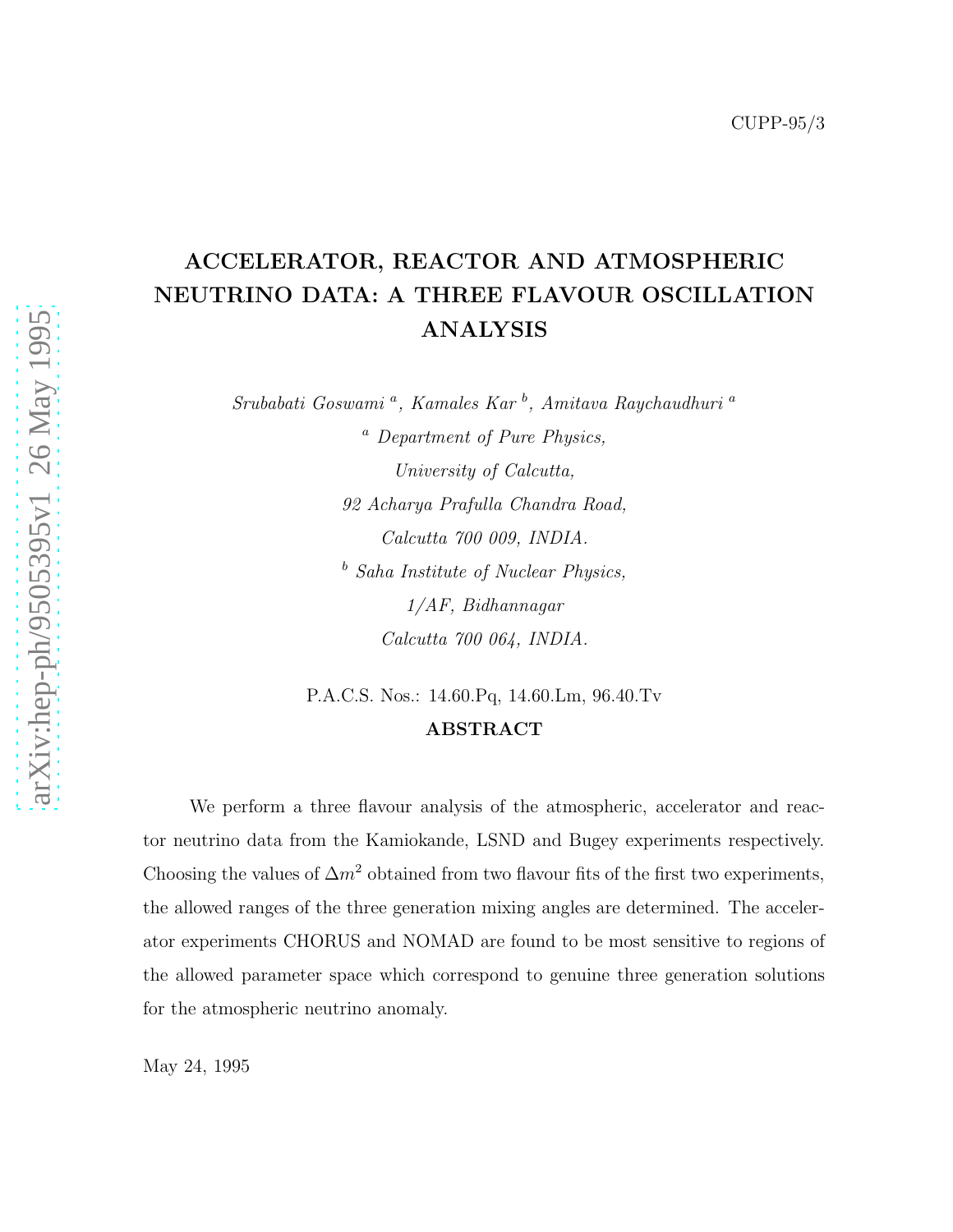In the standard model of electroweak theory the neutrinos are assumed to be massless. But there is no compelling theoretical reason behind this assumption. If the neutrinos are massive then, as in the quark sector, the weak interaction basis of neutrinos may be different from the mass eigenstate basis – leading to mixing between different flavours. A way for probing such mixing and small neutrino masses is provided by neutrino oscillations. Two well known neutrino puzzles that can be explained by flavour oscillation of neutrinos are the solar neutrino problem and the atmospheric neutrino anomaly. The recent declaration by the Liquid Scintillator Neutrino Detector (LSND)collaboration [[1\]](#page-11-0) that they are observing an excess of  $\overline{\nu}_{e}$  (over the expected background) which can be attributed to  $\overline{\nu}_{\mu}-\overline{\nu}_{e}$  oscillations has added a new dimension to the issue of neutrino mass and mixing. LSND is most sensitive to  $\Delta m^2 \sim 6 eV^2$ [\[2](#page-11-0)] and the significance of this result for particle physics, astrophysics and cosmology has been investigated  $(3, 4)$ . One notes that the three phenomena mentioned above – namely, the solar neutrino problem, the atmospheric neutrino anomaly and the  $\overline{\nu}_{\mu}$  −  $\overline{\nu}_e$  oscillations observed by the LSND group – require vastly different mass ranges. The solar neutrino problem can be explained either by Mikheyev-Smirnov-Wolfenstein oscillation [\[5](#page-11-0)] for  $\Delta m^2 \sim 6 \times 10^{-6} eV^2$  and  $\sin^2 2\theta \sim 7 \times 10^{-3}$  (non-adiabatic solution) and  $\Delta m^2 \sim 9 \times 10^{-6} eV^2$  and  $\sin^2 2\theta \sim 0.6$  (large mixing angle solution) [\[6\]](#page-11-0) or by oscillation in vacuum for  $\Delta m^2 \sim (0.45-1.2) \times 10^{-10} eV^2$  and  $\sin^2 2\theta \sim (0.6-1.0)$  [\[7\]](#page-11-0) in a two generation scenario. The atmospheric anomaly can be explained by either  $\nu_{\mu} - \nu_{e}$ or  $\nu_{\mu} - \nu_{\tau}$  oscillations in a two generation picture. The analysis of the new multi-GeV data as well as the previous sub-GeV data of the Kamiokande collaboration predicts the following best-fit parameters  $(\Delta m^2, \sin^2 2\theta) = (1.8 \times 10^{-2} eV^2, 1.0)$  for  $\nu_\mu - \nu_e$  oscillation and  $(1.6 \times 10^{-2} eV^2, 1.0)$  for  $\nu_{\mu} - \nu_{\tau}$  oscillation [\[8\]](#page-11-0).

Although each experiment can be explained by two flavour neutrino oscillations, there are several motivations to go beyond this approximation. The LEP result that there are three light neutrinos is also supported by the requirements of nucleosynthesis in the early universe. In the quark sector, mixing between three generations is well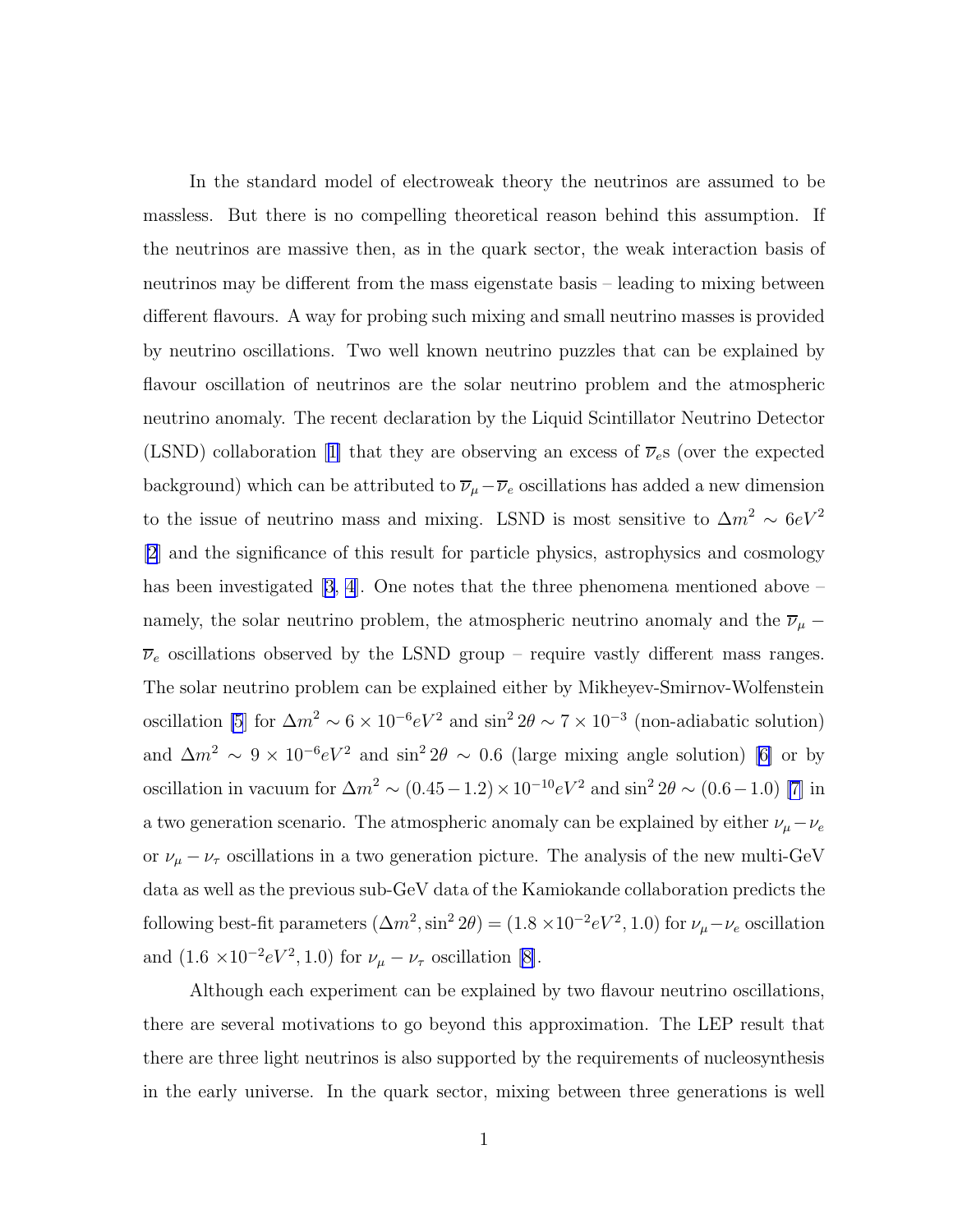established. A natural question then is how do experiments constrain three neutrino mixing? We stress that in a realistic three flavour framework it is important to do a combined analysis to find out the allowed range of parameters rather than using separate two flavour schemes. In particular, this might uncover regions in the parameter space sensitive to the presence of the third generation which cannot be probed in the two flavour limit.

In this paper we perform a three flavour analysis of the atmospheric and LSND data assuming that the presently reported values will not change significantly as more results accumulate. The constraints obtained from the reactor experiments are also incorporated. We take the  $\Delta m^2$ s as:  $\Delta_{12} \simeq \Delta_{13} = 6eV^2$  in the LSND range and  $\Delta_{23} = 10^{-2} eV^2$  as preferred by the atmospheric neutrino data. The  $\simeq$  sign means we neglect  $10^{-2}$  as compared to 6. It will become clear as we proceed that most of our analysis does not depend on this specific choice as long as the order of magnitude remains the same. The three mixing angles are allowed to cover the whole range from 0 to  $\pi/2$ . For atmospheric neutrinos, we find, in addition to the two flavour results, genuine three generation solutions where both  $\nu_{\mu} - \nu_{e}$  and  $\nu_{\mu} - \nu_{\tau}$  oscillation channels simultaneously contribute. The implications of the allowed areas thus obtained for the accelerator experiments CHORUS and NOMAD searching for  $\nu_\mu-\nu_\tau$  osillations are also discussed. Such an analysis for constraining the mixing angles has been performed in [\[9](#page-11-0)] under the approximation of an effective two flavour interpretation of the atmospheric neutrino problem either in the  $\nu_{\mu} - \nu_{e}$  or  $\nu_{\mu} - \nu_{\tau}$  oscillation mode, instead of a full three flavour investigation. A detailed analysis combining the accelerator, reactor, solar and atmospheric neutrino data had been carried out earlier (pre-LSND) [\[10\]](#page-11-0) taking a different spectrum for  $\Delta m^2$  and assuming the mixing angles to be less than  $\pi/4$ .

The measurement of atmospheric neutrino fluxes is being carried out by the following groups – Kamiokande, IMB, Fréjus, Nusex and Soudan2. So far, data of most statistical significance have been collected by the Kamiokande and the IMB collaborations. To reduce the uncertainty in the absolute flux values the usual practice is to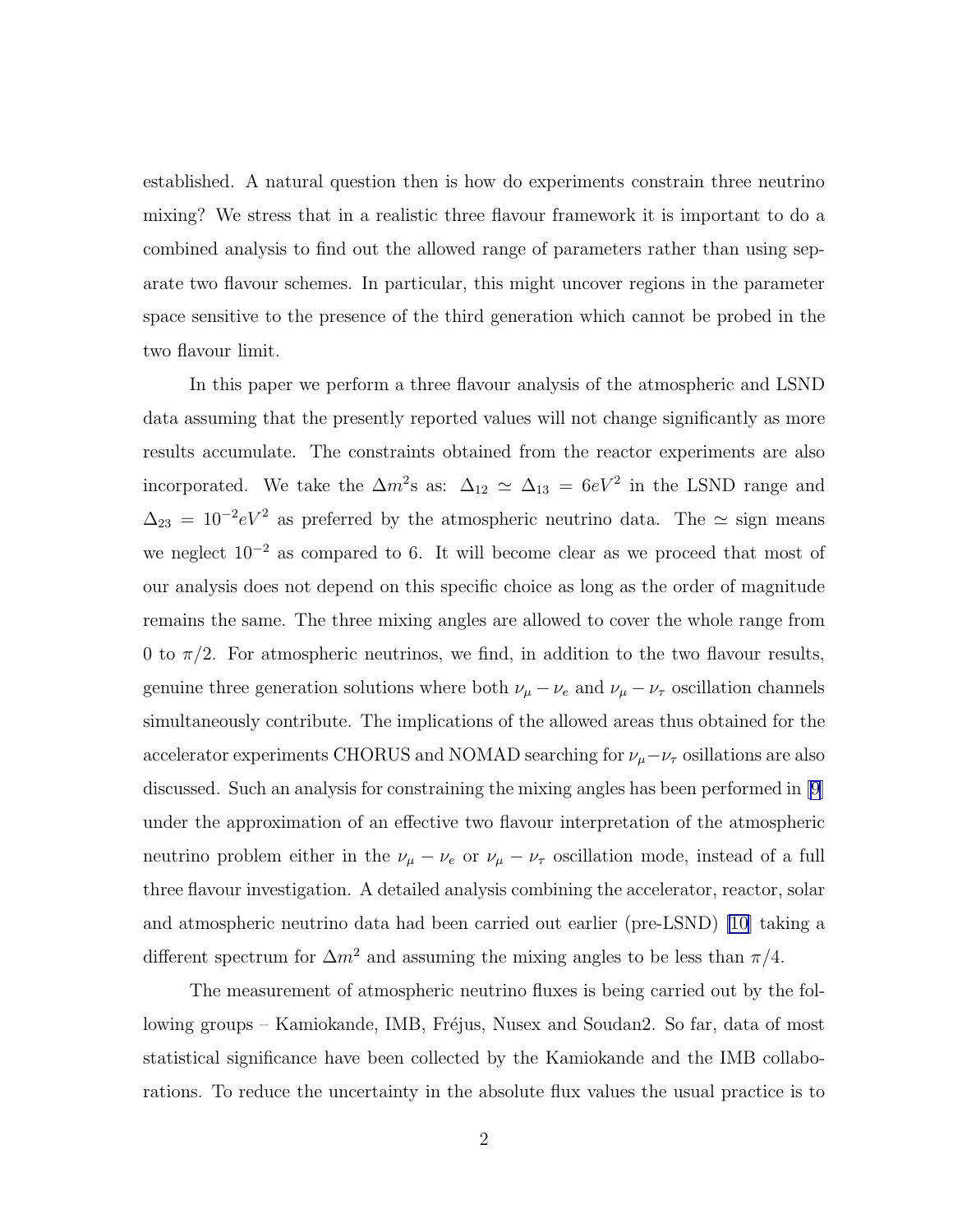<span id="page-3-0"></span>present the ratio of ratios R which is defined as,

$$
R = \frac{(\nu_{\mu} + \overline{\nu}_{\mu})/(\nu_e + \overline{\nu}_e)_{\text{obsvd}}}{(\nu_{\mu} + \overline{\nu}_{\mu})/(\nu_e + \overline{\nu}_e)_{\text{MC}}}
$$
(1)

where MC denotes the Monte-Carlo simulated ratio. For neutrinos of energy less than  $\sim 1$  GeV, IMB finds R = 0.54 ± 0.05 ± 0.12 [\[11\]](#page-11-0) in agreement with the Kamiokande dataR =  $0.60^{+0.06}_{-0.05} \pm 0.05$  in this energy range [[8](#page-11-0), [12\]](#page-11-0). Recently the Kamiokande collaboration has published the results of the mesurement of the flux ratio in the multi-GeVenergy range [[8](#page-11-0)]. They found  $R = 0.57^{+0.08}_{-0.07} \pm 0.07$  in good agreement with the sub-GeV value. All these data show that R is smaller than the expected value of unity, a result that might be explained by neutrino flavour oscillation [\[13\]](#page-11-0). Another aspect of this measurement that can independently point towards neutrino oscillation is the dependence of R on the zenith-angle. The multi-GeV Kamiokande data reveals a dependence on the zenith-angle unlike the sub-GeV data, though the statistical significance of this result has been questioned[[14\]](#page-12-0). For the purpose of this paper we use the sub-GeV Kamiokande results.

The LSND group searches for  $\overline{\nu}_{\mu} \to \overline{\nu}_{e}$  oscillations using  $\overline{\nu}_{e}$  appearance. The  $\overline{\nu}_{e}$ s produce neutrons *via* the reaction  $\overline{\nu}_e p \to e^+ n$  which in turn are captured by protons producing a 2.2 MeV  $\gamma$ . An excess of beam-on events with a  $\gamma$  of the above energy in time and space coincidence with an electron in the energy range 36 MeV  $\lt E_e \lt 60$ MeV is considered as a signal for  $\overline{\nu}_e$ . The mean source-detector distance is 30 metres. The initial LSND data reports an excess of  $16.4^{+9.7}_{-8.9}\pm 3.3$  events over the estimated background which, if interpreted in terms of neutrino oscillations, corresponds to a probability  $P_{\overline{\nu}_{\mu} \overline{\nu}_{e}}$  of  $(0.34^{+0.20}_{-0.18} \pm 0.07)\%$ .

Other appearance experiments searching for  $\overline{\nu}_{\mu} \to \overline{\nu}_{e}$  oscillations are KARMEN at the ISIS spallation neutron facility[[15](#page-12-0)] and the BNL-E776[[16](#page-12-0)]. These experiments are consistent with no neutrino oscillation. KARMEN has so far quoted an upper limit on the oscillation probability as  $P_{\overline{\nu}_\mu \overline{\nu}_e} \leq 3.1 \times 10^{-3}$  (90% C.L.) wheareas from the two flavour exclusion areas presented by BNL one gets  $P_{\overline{\nu}_{\mu} \overline{\nu}_{e}} \leq 1.5 \times 10^{-3}$  (90% C.L.). In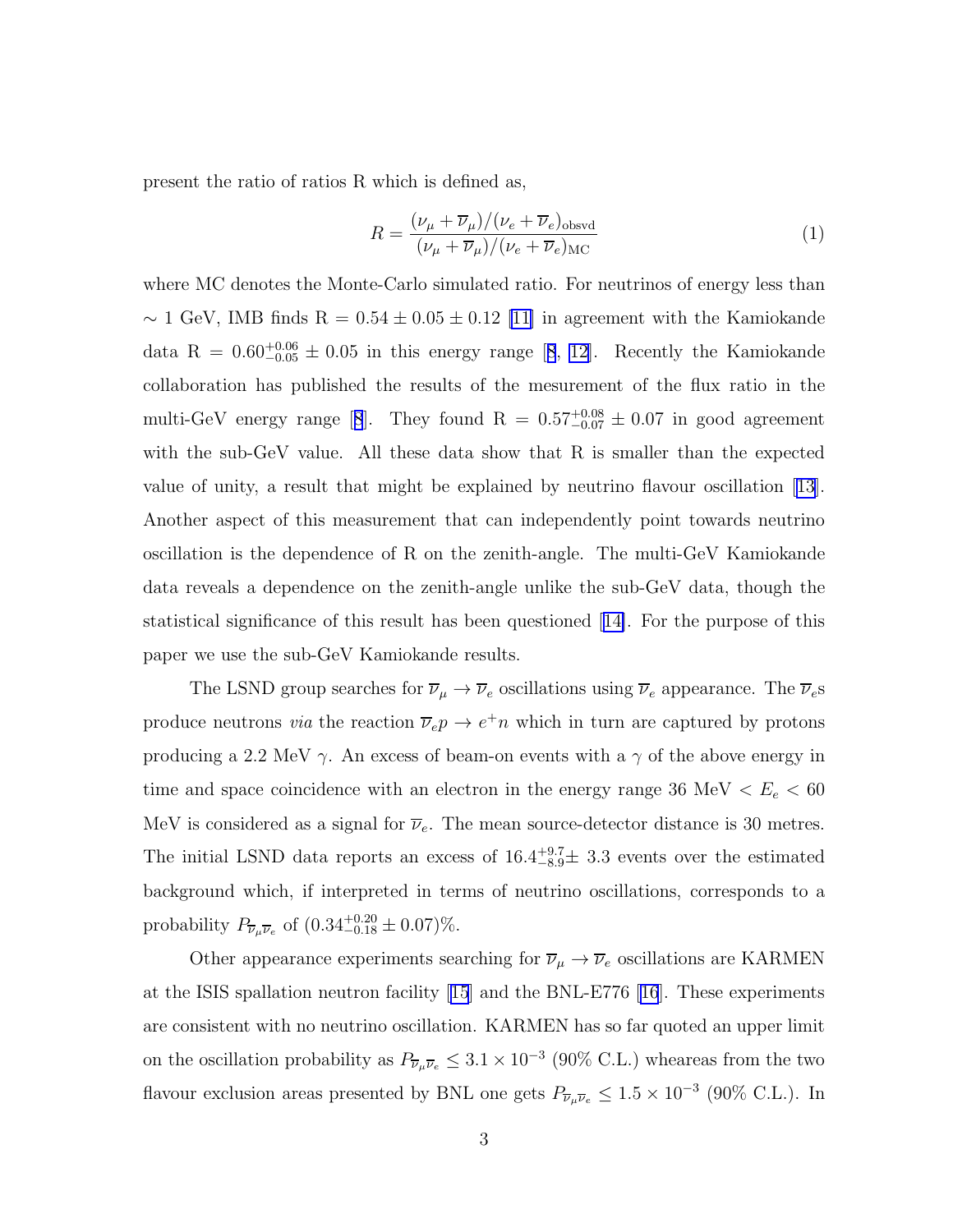<span id="page-4-0"></span>ref. [\[1\]](#page-11-0) the LSND group has shown that some of the areas allowed by them in a two flavour analysis are disfavoured by KARMEN and BNL-E776. In this paper we confine ourselves to the LSND data for constraining the paremeters.

Reactor experiments searching for neutrino oscillation are GÖSGEN, KRASNO-YARSK and Bugey. These experiments provide exclusion regions in the  $\Delta m^2$  - sin<sup>2</sup>2 $\theta$ parameter space by non-observance of neutrino oscillation. The maximum exclusion is by Bugey which measures the spectrum of  $\overline{\nu}_e$ , coming from the Pressurized Water Reactors running at the Bugey nuclear power plant, at 15, 40, and 95 metres using neutron detection techniques. The 90% C.L. exclusion contour implies  $1-P_{\overline{\nu}_e\overline{\nu}_e} \leq 0.05$ [\[17\]](#page-12-0).

The general expression for the probability that an initial  $\nu_{\alpha}$  of energy E gets converted to a  $\nu_{\beta}$  after travelling a distance L in vacuum is

$$
P_{\nu_{\alpha}\nu_{\beta}} = \delta_{\alpha\beta} - 4 \Sigma_{j>i} U_{\alpha i} U_{\beta i} U_{\alpha j} U_{\beta j} \sin^2(\frac{\pi L}{\lambda_{ij}})
$$
\n(2)

where  $\lambda_{ij} = 2.47m(E_{\nu}/MeV)(eV^2/\Delta_{ij}), \Delta_{ij} = m_j^2 - m_i^2$ . The actual forms of the various survival and transition probabilities depend on the spectrum of  $\Delta m^2$  assumed and the choice of the mixing matrix  $U$  relating the flavour eigenstates to the mass eigenstates. The most suitable parametrisation of  $U$  for the mass spectrum chosen by us is  $U = R_{13}R_{12}R_{23}$  where  $R_{ij}$  denotes the rotation matrix in the *ij*-plane. This yields:

$$
U = \begin{pmatrix} c_{12}c_{13} & s_{12}c_{13}c_{23} - s_{13}s_{23} & c_{13}s_{12}s_{23} + s_{13}c_{23} \\ -s_{12} & c_{12}c_{23} & c_{12}s_{23} \\ -s_{13}c_{12} & -s_{13}s_{12}c_{23} - c_{13}s_{23} & -s_{12}s_{13}s_{23} + c_{13}c_{23} \end{pmatrix}
$$
(3)

where  $c_{ij} = \cos \theta_{ij}$  and  $s_{ij} = \sin \theta_{ij}$ . We have assumed CP-invariance so that U is real. The above choice of U has the advantage that  $\theta_{23}$  does not appear in the expressions for the probability for LSND and Bugey. We now turn to the implications of the above mixing matrix and the chosen mass ranges on the various probabilities.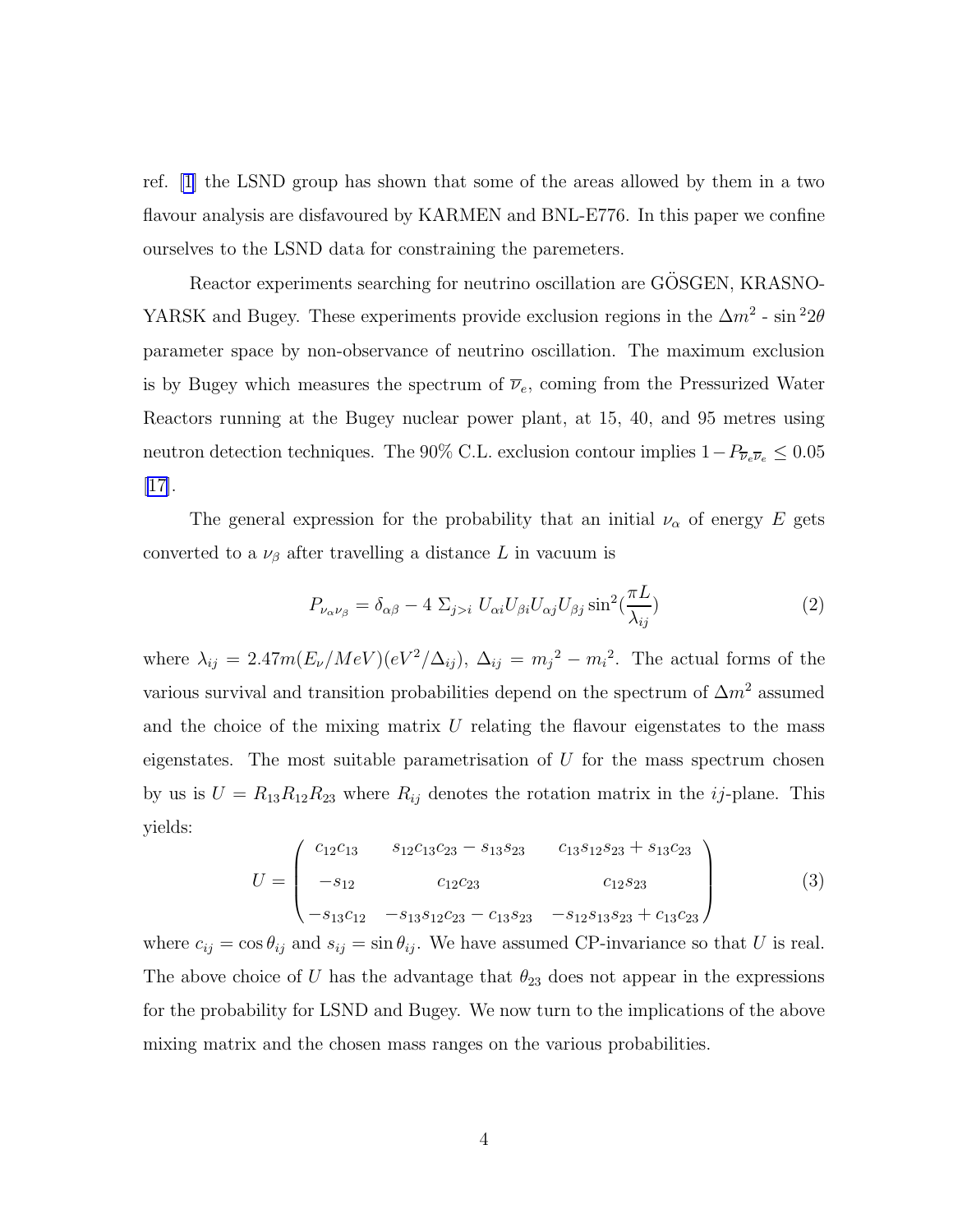#### <span id="page-5-0"></span>(i) LSND

In order to see the impact of three neutrino generations, we first note that for the energy and length scales relevant for LSND  $\lambda_{23} >> L$  and the term involving  $\sin^2(\pi L/\lambda_{23}) \rightarrow$ 0.Further,  $\lambda_{13} \simeq \lambda_{12}$  and ([2\)](#page-4-0) simplifies to

$$
P_{\overline{\nu}_{\mu}\overline{\nu}_{e}} = 4c_{12}^{2} s_{12}^{2} c_{13}^{2} \sin^{2}(\pi L/\lambda_{12})
$$
\n(4)

#### (ii) Bugey

For Bugey, the neutrino energy ranges from  $2.8$  -  $7.8$  MeV whereas  $L$  is typically ~ 40 metres. Then  $\lambda_{23} >> L$ , so that  $\sin^2(\pi L/\lambda_{23}) \to 0$ . On the other hand  $\lambda_{12} =$  $\lambda_{13} \ll L$  so that  $\sin^2(\pi L/\lambda_{12})$  and  $\sin^2(\pi L/\lambda_{13})$  average out to 1/2. Then the relevant probability is

$$
P_{\overline{\nu}_e \overline{\nu}_e} = 1 - 2c_{13}^2 c_{12}^2 + 2c_{13}^4 c_{12}^4 \tag{5}
$$

#### (iii) Atmospheric neutrinos

In a three flavour mixing scheme([1\)](#page-3-0) is given in terms of the neutrino transition and survival probabilities as

$$
R = \frac{P_{\nu_{\mu}\nu_{\mu}} + r_{MC}P_{\nu_{\mu}\nu_{e}}}{P_{\nu_{e}\nu_{e}} + \frac{1}{r_{MC}}P_{\nu_{\mu}\nu_{e}}}
$$
(6)

where  $r_{MC} = (\nu_e + \overline{\nu}_e)/(\nu_\mu + \overline{\nu}_\mu)$  as obtained from a Monte-Carlo simulation. Notice that for neutrinos in the energy range  $\sim$  (0.1 – 1) GeV travelling through a distance ranging from ~  $(10 - 10^4)$  km,  $\lambda_{12} = \lambda_{13}$  << L and  $\sin^2(\pi L/\lambda_{12})$  and  $\sin^2(\pi L/\lambda_{13})$ can be replaced by their average value  $1/2$ . Taking this into account, the probabilities appearing in (6) can be expressed as

$$
P_{\nu_e \nu_e} = 1 - 2c_{13}^2 c_{12}^2 + 2c_{13}^4 c_{12}^4 - 4(c_{13}s_{12}c_{23} - s_{13}s_{23})^2 (c_{13}s_{12}s_{23} + s_{13}c_{23})^2 \sin^2(\pi L/\lambda_{23})
$$
 (7)

$$
P_{\nu_{\mu}\nu_{e}} = 2c_{13}^{2}c_{12}^{2}s_{12}^{2} - 4c_{12}^{2}c_{23}s_{23}(c_{13}s_{12}c_{23} - s_{13}s_{23})(c_{13}s_{12}s_{23} + s_{13}c_{23})\sin^{2}(\pi L/\lambda_{23})
$$
 (8)

$$
P_{\nu_{\mu}\nu_{\mu}} = 1 - 2c_{12}^2 s_{12}^2 - 4c_{12}^4 c_{23}^2 s_{23}^2 \sin^2(\pi L/\lambda_{23})
$$
\n(9)

The results of the combined analysis of the above three experiments are presented in figs. 1 and 2 in the large  $s_{13}^2$  and small  $s_{13}^2$  limits respectively. It is sufficient to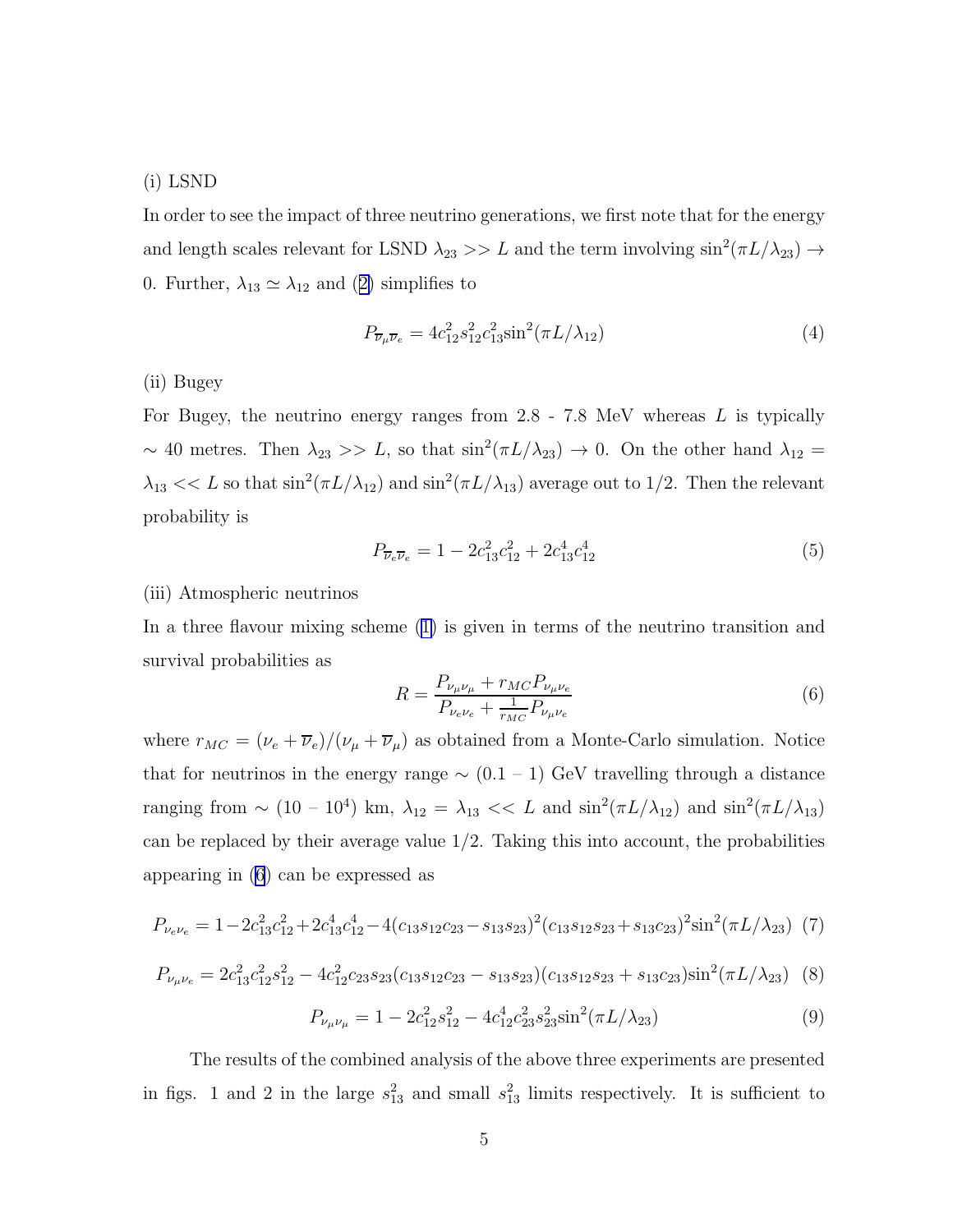<span id="page-6-0"></span>consider these limits as the allowed values of  $s_{13}^2$  are confined in these ranges. As seen in  $(4)$  $(4)$ , the parametrisation chosen for the mixing matrix U ensures that the probability relevant for LSND is independent of the mixing angle  $s_{23}$ . From the value of  $P_{\overline{\nu}_{\mu}\overline{\nu}_{e}}$ quoted by the LSND group [\[1](#page-11-0)] one can find the allowed area in the  $s_{12}^2$  -  $s_{13}^2$  parameter space for fixed values of the ratio  $\Delta m^2 L/E$ . The following constraints are found: for  $s_{12}$  very small ( $\sim$  0) or very large ( $\sim$  1),  $s_{13}$  ranges from  $0 \leq s_{13} < 1$  while for intermediate values of  $s_{12}$ , only very large  $s_{13}$  values are allowed. This is between the solid lines in fig. 1 (2) for large (small) values of  $s_{13}$ , in the limit of sin<sup>2</sup>( $\pi L/\lambda_{12}$ ) ~ 1. From eq. [\(5\)](#page-5-0) the probability for Bugey is also a function of the same mixing angles  $s_{12}$  and  $s_{13}$  only, so that, using their result one can further rule out a portion of the parameter space – namely, intermediate  $s_{13}$  values at small  $s_{12}$  – which were allowed by LSND. This is shown by the dashed lines in figs. 1 and 2 implying the following limits for small  $s_{12}^2 (< 0.0018)$ : either  $s_{13}^2 > ~ 0.97$  (fig. 1) or  $s_{13}^2 < 0.026$  (fig. 2). In the other regions of the parameter space the LSND data puts more severe constraints than Bugey.

Our approach next is to determine how much of the combined allowed area from LSND and Bugey is consistent with the atmospheric data for fixed values of  $s_{23}$ . The sub-GeV Kamiokande data implies

$$
0.48 \le R \le 0.73 \text{ (90%C.L.)}
$$
\n<sup>(10)</sup>

Imposing this constraint, one finds that the allowed parameter space (shown shaded in figs. 1 and 2) depends on the chosen  $s_{23}^2$ . In general there are three regions:

(i) The large  $s_{13}^2(\geq 0.97)$  - small  $s_{12}^2(\leq 0.1)$  region shown in fig. 1. In this limit it is the  $\nu_{\mu} - \nu_{e}$  oscillation that dominates. Considering the limiting case of  $s_{12} \rightarrow 0$  and  $s_{13} \rightarrow 1$ , the relevant probabilities assume the forms:

 $P_{\nu_e \nu_e} \simeq 1 - 2c_{23}^2 s_{23}^2$ ,  $P_{\nu_\mu \nu_e} \simeq 2c_{23}^2 s_{23}^2$ ,  $P_{\nu_\mu \nu_\mu} \simeq 1 - 2c_{23}^2 s_{23}^2$ 

From these expressions it is clear that in this limit  $P_{\nu_{\mu}\nu_{\tau}} \simeq 0$ .

(ii) The large  $s_{13}^2$  and intermediate  $s_{12}^2$  zone also shown in fig. 1. To understand the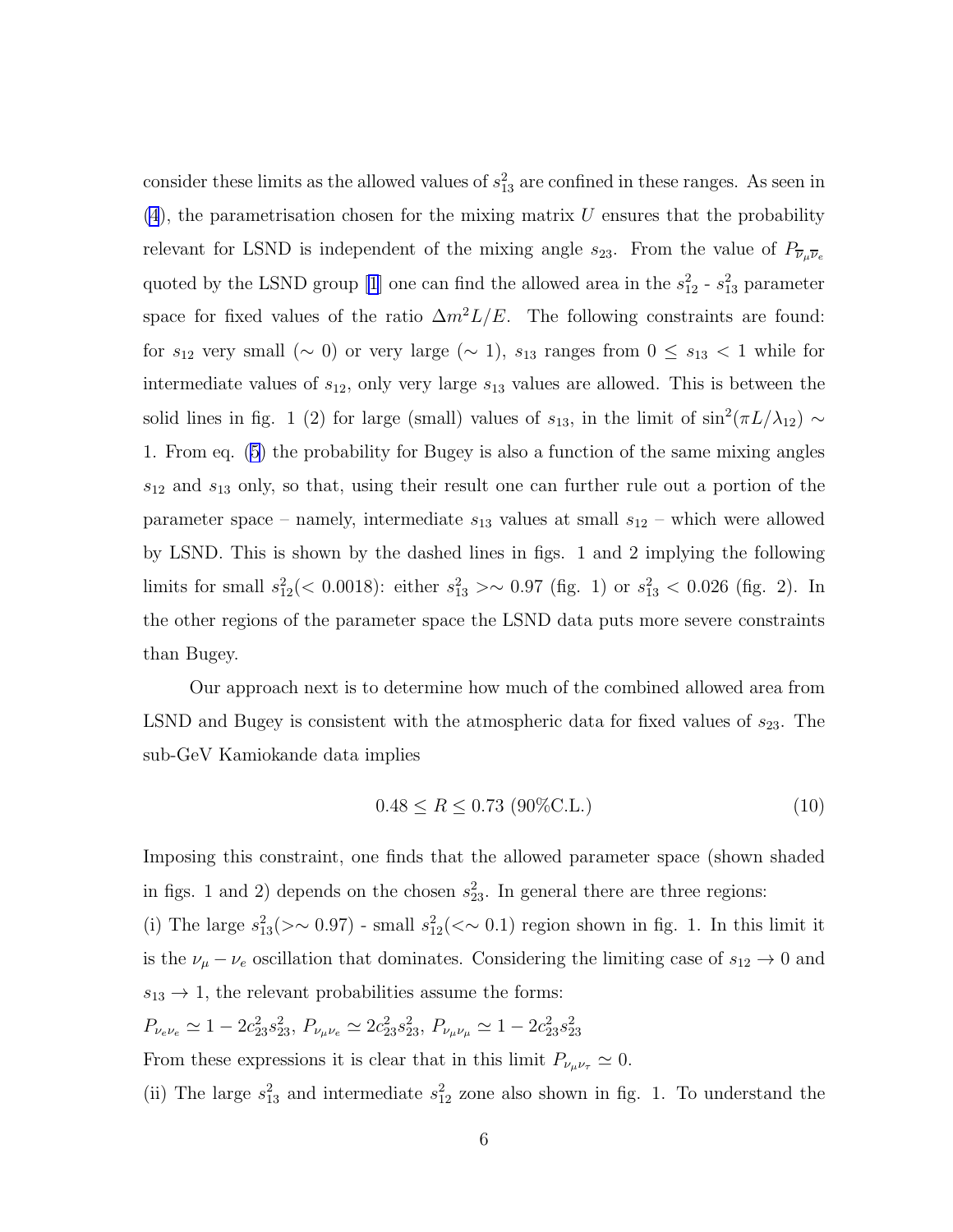transitions in this range we examine the various probabilities in the limit  $s_{13}^2 \rightarrow 1$ . In thislimit eqs.  $(7)$  $(7)$  -  $(9)$  become

 $P_{\nu_e \nu_e} \simeq 1 - 2c_{23}^2 s_{23}^2$ ,  $P_{\nu_\mu \nu_e} \simeq 2c_{12}^2 c_{23}^2 s_{23}^2$ ,  $P_{\nu_\mu \nu_\mu} \simeq 1 - 2c_{12}^2 s_{12}^2 - 2c_{12}^4 c_{23}^2 s_{23}^2$ 

This is the region where the depletion can be due to both the channels simultaneously excepting in the special case of  $s_{23} \to 0$  when this reduces to solely  $\nu_\mu - \nu_\tau$  oscillation. From fig. 1 one also notices that irrespective of the choice of  $s_{23}$ , large values of  $s_{12}^2$ around ∼ (0.85-1) are disfavoured by the atmospheric data. In this region  $\nu_e - \nu_\tau$ conversion is effective.

(iii) The small  $s_{12}^2$  -  $s_{13}^2$  zone – 0 <  $s_{12}^2$  < 1.8 × 10<sup>-3</sup>, 0  $\leq s_{13}^2 \leq 0.01$  – a look at the various survival and transition probabilities reveals that this is a region where the depletion is mainly due to  $\nu_{\mu} - \nu_{\tau}$  oscillation. This can be easily seen by considering the limiting cases  $s_{12}$ ,  $s_{13} \to 0$ , when eqs. [\(7](#page-5-0)) - [\(9](#page-5-0)) give  $P_{\nu_e \nu_e} \simeq 1$ ,  $P_{\nu_\mu \nu_e} \simeq 0$ ,  $P_{\nu_\mu \nu_\mu} \simeq$  $1-2c_{23}^2s_{23}^2$ . Substituting these in [\(10\)](#page-6-0) one finds  $0.162 < s_{23}^2 < 0.838$ . There is a sharp cut-off as  $s_{23}^2$  crosses 0.162 and for practically all intermediate values upto 0.838, the whole of the parameter space allowed by LSND and Bugey is consistent with the atmospheric neutrino data. Thus in this regime we show the allowed region for only one representative  $s_{23}^2$ . We have numerically checked that the allowed region is the same as the one presented in fig. 2 for all other  $s_{23}^2$  in the above range.

In our analysis we have fixed  $\Delta_{12} \simeq \Delta_{13}$  at  $6eV^2$ , where LSND is most sensitive and  $\sin^2(\pi L/\lambda_{12}) \to 1$ , maximising the oscillatory term. As discussed in [\[4\]](#page-11-0) it remains to be seen what best-fit value, consistent with KARMEN and BNL-E776, emerges when more data is accumulated. Our results remain unchanged as long as it is permissible to use the above limit.

For the atmospheric neutrino case we approximate the  $\sin^2(\pi L/\lambda_{23})$  factor by its averaged value 0.5 as is often done in the context of the sub-GeV data[[18](#page-12-0), [19](#page-12-0), [20\]](#page-12-0). This approximation can be improved by an averaging over the incident neutrino energy spectrum, the zenith-angle of the beam as well as the final lepton energy [\[18,](#page-12-0) [10](#page-11-0)].  $r_{MC}$ is taken to be 0.45 from a detailed Monte-Carlo simulation including the effects of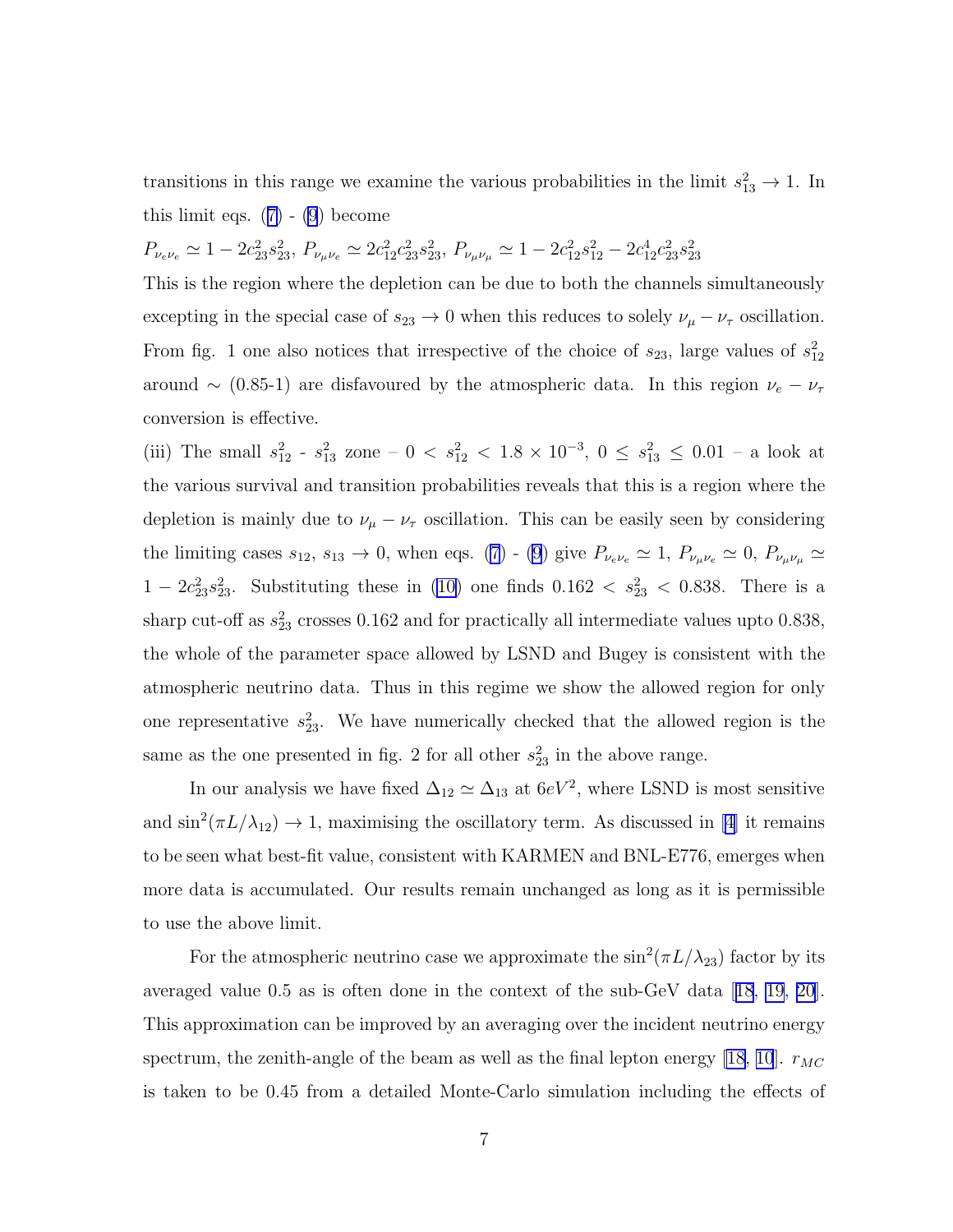muon polarisation[[21](#page-12-0)].

Finally let us discuss the implications of the parameter space allowed by the Kamiokande atmospheric neutrino, LSND and Bugey data for the  $\nu_{\mu} - \nu_{\tau}$  oscillation search at CHORUS [\[22](#page-12-0)]and NOMAD [[23\]](#page-12-0). These experiments use the  $\nu_{\mu}$  beam from the CERN SPS with the mean energy  $\sim 30$  GeV and the approximate source-detector distance is 0.8 km so that  $\lambda_{23} >> L$  and

$$
P_{\nu_{\mu}\nu_{\tau}} = 4c_{12}^2 s_{12}^2 s_{13}^2 \sin^2(\pi L/\lambda_{13})
$$
\n(11)

With the CERN SPS designed to deliver  $2.4 \times 10^{19}$  protons, CHORUS and NOMAD are sensitive to a minimum oscillation probability of  $10^{-4}$ . For  $\Delta_{12} = \Delta_{13}$  in the LSND range of ~  $6eV^2$ ,  $\sin^2(\pi L/\lambda_{13})$  ~ 0.04, whence (11) is  $P_{\nu_\mu\nu_\tau} \simeq 0.16c_{12}^2 s_{12}^2 s_{13}^2$ . Then for the three allowed regions in the  $s_{12}^2 - s_{13}^2$  plane one gets:

(i) In the large  $s_{13}^2$ , small  $s_{12}^2$  zone  $P_{\nu_\mu\nu_\tau}$  can be slightly greater than  $10^{-4}$  being marginally within the reach of these experiments. This is the  $\nu_{\mu} - \nu_{e}$  oscillation zone for atmospheric neutrinos.

(ii) For large  $s_{13}^2$  and intermediate values of  $s_{12}^2$ ,  $P_{\nu_\mu\nu_\tau}$  is ~ 10<sup>-2</sup>, which is well within the reach of CHORUS and NOMAD. Recall that this is the genuine three generation oscillation regime for atmospheric neutrinos where both  $\nu_{\mu} - \nu_{\tau}$  and  $\nu_{\mu} - \nu_{e}$  modes are operative, excepting for the special case of  $s_{23} \simeq 0$  for which it is just  $\nu_{\mu} - \nu_{\tau}$ .

(iii) In the limit of both  $s_{12}^2, s_{13}^2$  small,  $P_{\nu_\mu\nu_\tau}$  is very small and this regime, where the atmospheric anomaly is due to  $\nu_{\mu} - \nu_{\tau}$  oscillation, cannot be probed by CHORUS and NOMAD.

For the chosen values of the mass-differences a simultaneous solution to the solar neutrino problem is unobtainable unless one invokes a sterile neutrino. Work is in progress in this direction [\[24\]](#page-12-0).

In conclusion, we have obtained the mixing angles compatible with atmospheric, LSND and reactor experiments (in particular Bugey) in the context of three flavour mixing. Keeping  $\Delta m^2$  fixed at the best fit values obtained from two generation analyses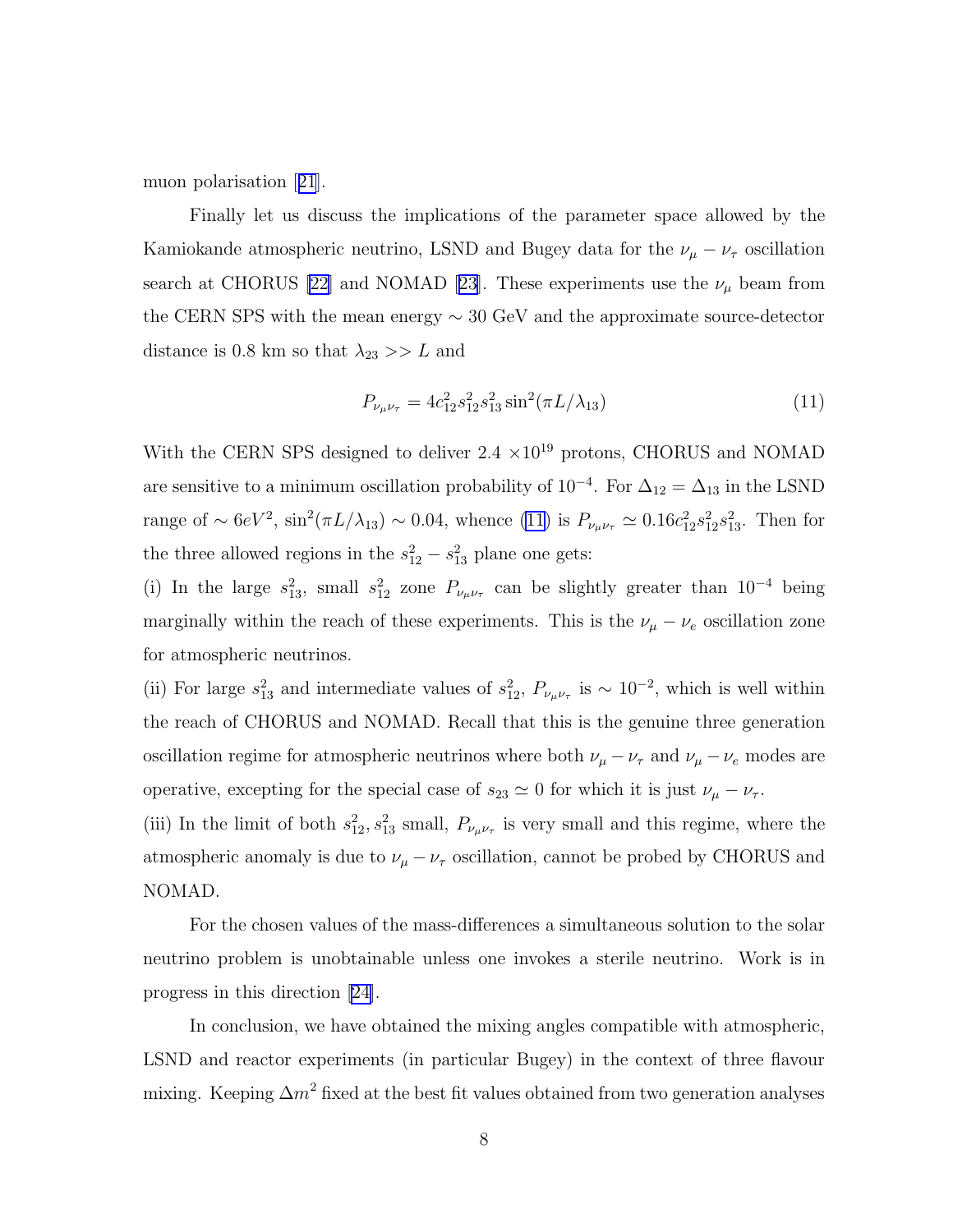of the LSND and atmospheric data, we find three regions of parameter space that can account for all three experiments simultaneously. Our results differ from an analysis presented in [\[9\]](#page-11-0) in that we find the mixing angles to be less restricted. Our method, which takes into account the possibility that the depletion of the atmospheric neutrinos can be simultaneously due to  $\nu_{\mu} - \nu_{e}$  and  $\nu_{\mu} - \nu_{\tau}$  oscillations, is more general and includes the constraints obtained in[[9\]](#page-11-0) as a special case. A direct comparison of the values obtained for the mixing angles is, however, not proper because the definitions of the mixing matrices are different. The sensitivity of the accelerator based neutrino oscillation experiments at CERN, CHORUS and NOMAD, is different in the three allowed zones and thus they can distinguish between these sectors of the parameter space. We find that CHORUS and NOMAD are most sensitive to that part of the combined allowed area where the atmospheric neutrino anomaly is due to  $\nu_{\mu} - \nu_{\tau}$  and  $\nu_{\mu} - \nu_{e}$  oscillation modes simultaneously.

S.G. is supported by the Council of Scientific and Industrial Research, India while A.R. has been supported in part by the Department of Science and Technology and Council of Scientific and Industrial Research, India. We thank S. Mohanty for sending us some of the useful literature.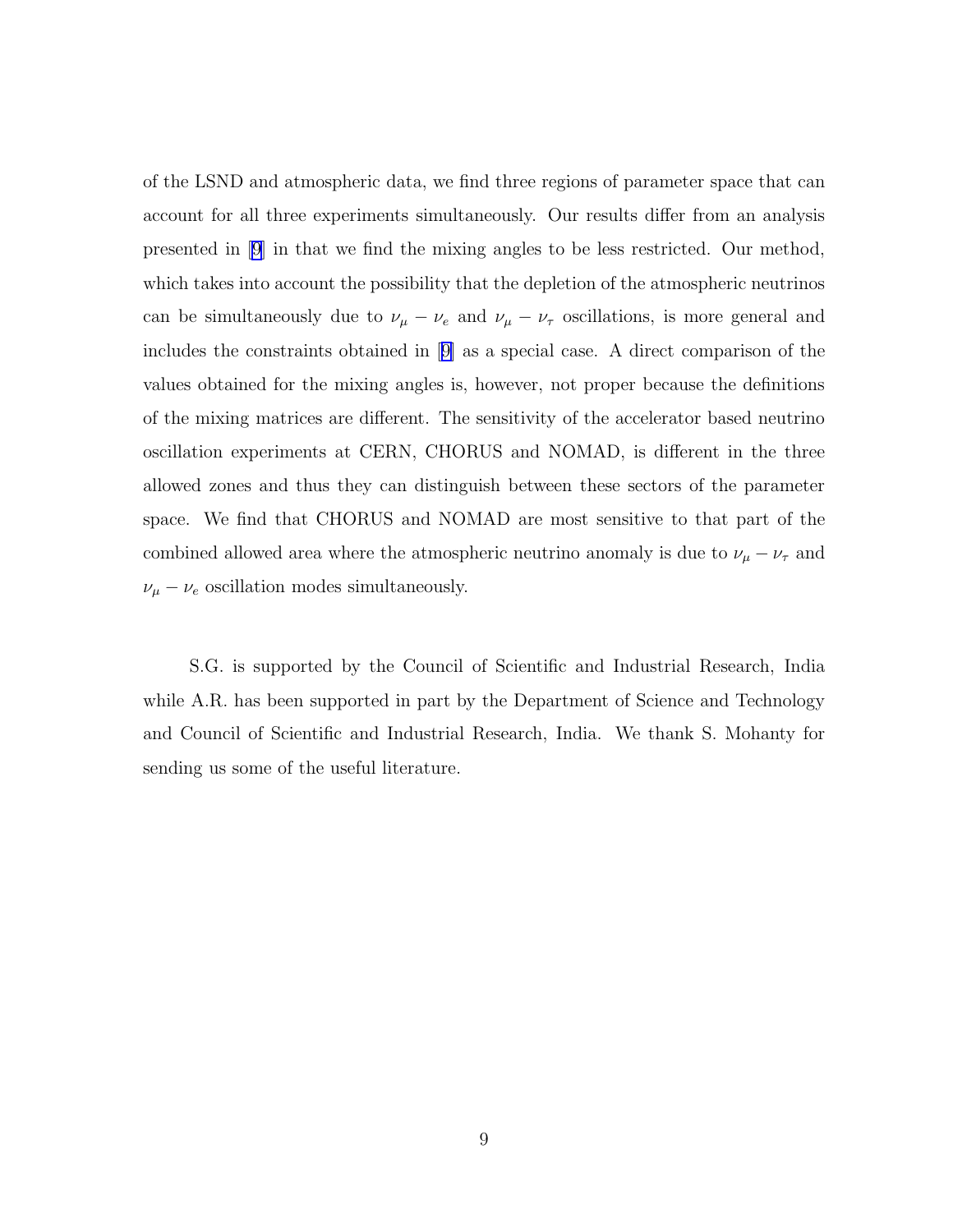# FIGURE CAPTIONS

Figure 1: The 90 % C.L. allowed region in the  $s_{12}^2 - s_{13}^2$  plane from LSND is between the solid lines, that from Bugey is above the dashed line while the combined allowed area including the Kamiokande sub-GeV data is shown shaded.

Figure 2: Same as in fig. 1 excepting the region allowed from Bugey is below the dashed line.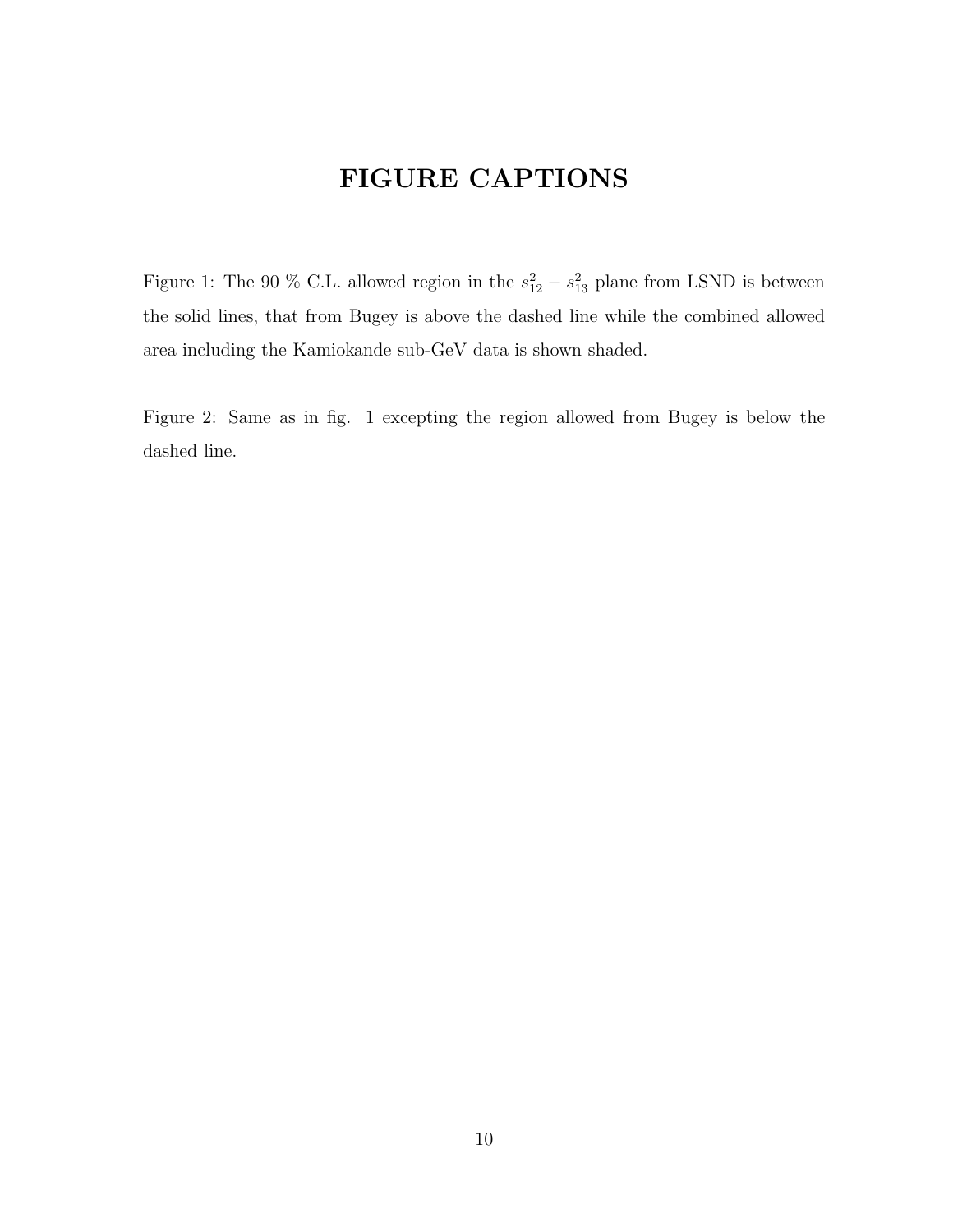### <span id="page-11-0"></span>References

- [1] W.C. Louis, Nucl. Phys. (Proc. Suppl.) B38, 229 (1995); C. Athanassopoulos et al., [nucl-ex/9504002](http://arxiv.org/abs/nucl-ex/9504002)  $(1995)$ .
- [2] D.O. Caldwell, Nucl. Phys. (Proc. Suppl.) B38, 375 (1995).
- [3] J.R. Primack et al., Phys. Rev. Lett. 74, 2160 (1995); G.M. Fuller, J.R. Primack and Y.Z. Qian, [astro-ph/9502081;](http://arxiv.org/abs/astro-ph/9502081) D.O. Caldwell and R.N. Mohapatra, Preprint No. UCSB-HEP-95-1, [hep-ph/9503316.](http://arxiv.org/abs/hep-ph/9503316)
- [4] G. Raffelt and J. Silk, [hep-th/9502306.](http://arxiv.org/abs/hep-th/9502306)
- [5] L. Wolfenstein Phys. Rev. D34 969 (1986); S. P. Mikheyev and A. Yu. Smirnov, Sov. J. Nucl Phys. 42(6) 913 (1985); Nuovo Cimento 9c 17 (1986).
- [6] N. Hata and P. Langacker, Phys. Rev. D50, 632 (1994).
- [7] N. Hata, Univ. of Pennsylvania Preprint No. UPR-0605T, 1994.
- [8] Y. Fukuda *et al.*, Phys. Lett. **B335**, 237 (1994).
- [9] H. Minakata, Preprint No. TMUP-HEL-9502, March 15, 1995.
- [10] G.L. Fogli, E. Lisi and D. Montanio, Phys. Rev. D49, 3626 (1994).
- [11] D. Casper *et al.*, Phys. Rev. Lett.  $66$ ,  $2561$  (1991); R. Becker-Szendy *et al.*, Phys. Rev. D46, 3720 (1992).
- [12] K. S. Hirata *et al.*, Phys. Lett. **B280**, 146 (1992).
- [13] The usage of the 'ratio of ratios' R as a valid indicator of the neutrino anomaly has been recently critically examined. see G.L. Fogli and E. Lisi, Institute for Advanced Study report IASSNS-AST 95/21 (unpublished).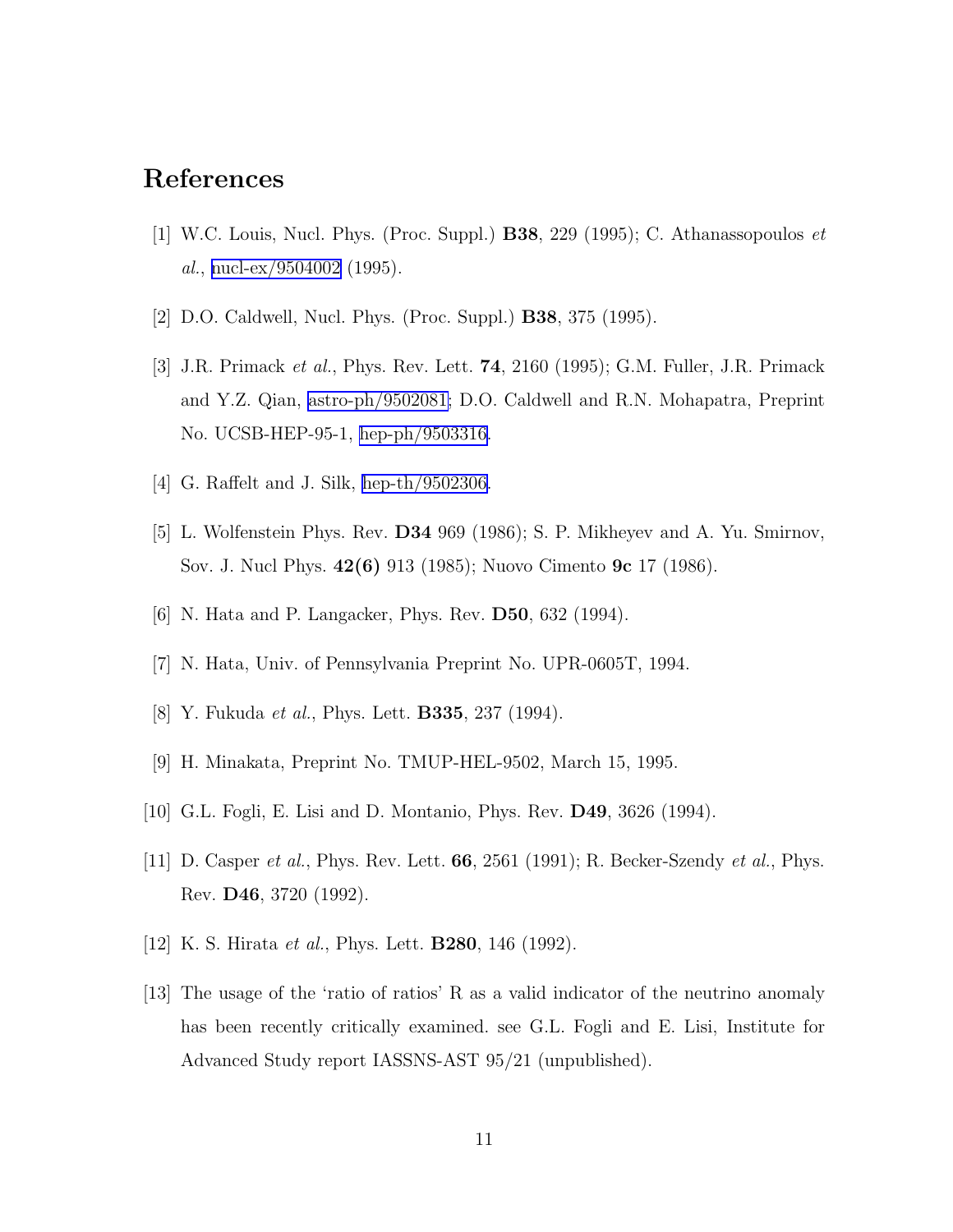- <span id="page-12-0"></span>[14] D. Saltzberg, Report no. hep-ph-9504343 (unpublished).
- [15] B. Seligmann in Proc. of the XXVII Int. Conf. on High Energy Physics (Glasgow), Eds. P.J. Bussey and I.G Knowles, Inst. of Phys. Publising, Bristol, (1995) p683; G. Drexlin, Prog. in Part. and Nucl. Phys., 32, 375 (1994); B. Armbruster et al. (KARMEN Collaboration), Nucl. Phys. (Proc. Suppl.) B38, 235 (1995).
- [16] L. Borodovsky et al., Phys. Rev. Lett. 68, 274 (1992).
- [17] B. Achkar *et al.*, Nucl. Phys. **B434**, 503 (1995).
- [18] V. Barger and K. Whisnant, Phys. Lett. B209, 365 (1988).
- [19] A. Acker, J.G. Learned, S. Pakvasa and T.J. Weiler, Phys. Lett. B298, 149 (1993).
- [20] A. Acker, A.B. Balantekin and F. Loreti, Preprint No. Mad/NT/93-07,  $MAD/PH/\# 774$ , July (1993).
- [21] G. Barr, T.K. Gaisser and T. Stanev, Phys. Rev D39 3532 (1989); T.K. Gaisser, T. Stanev and G. Barr, ibid D38, 85 (1988).
- [22] M. de Jong et al., CERN-PPE/93-131 (1993); N. Armenise et al., CERN-SPSC/90-42 (1990).
- [23] P. Astier et al., CERN-SPSLC/91-21, CERN-SPSLC/91-48, CERN-SPSLC/P261 Add.1 (1991).
- [24] S. Goswami, in preparation.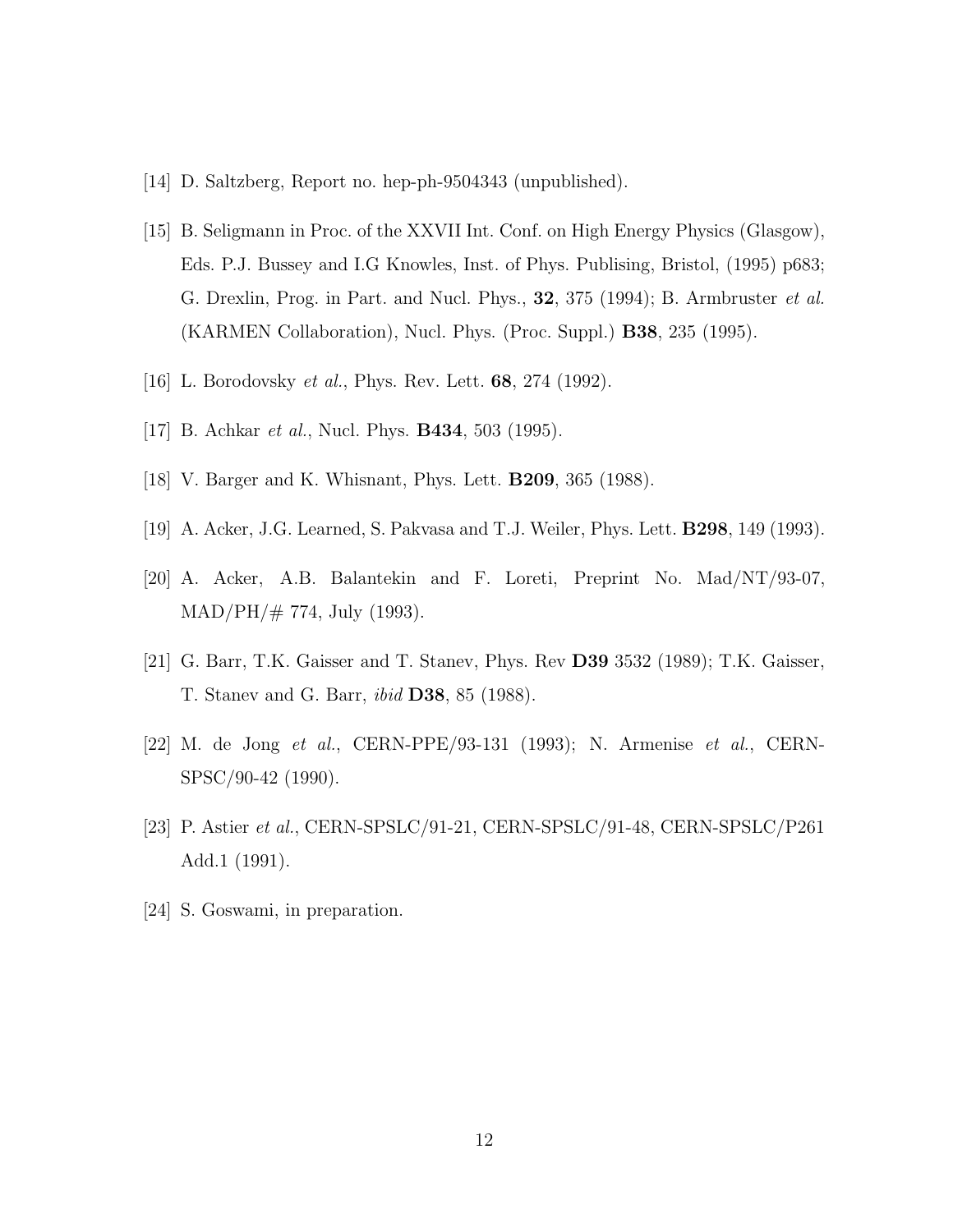This figure "fig1-1.png" is available in "png" format from:

<http://arxiv.org/ps/hep-ph/9505395v1>